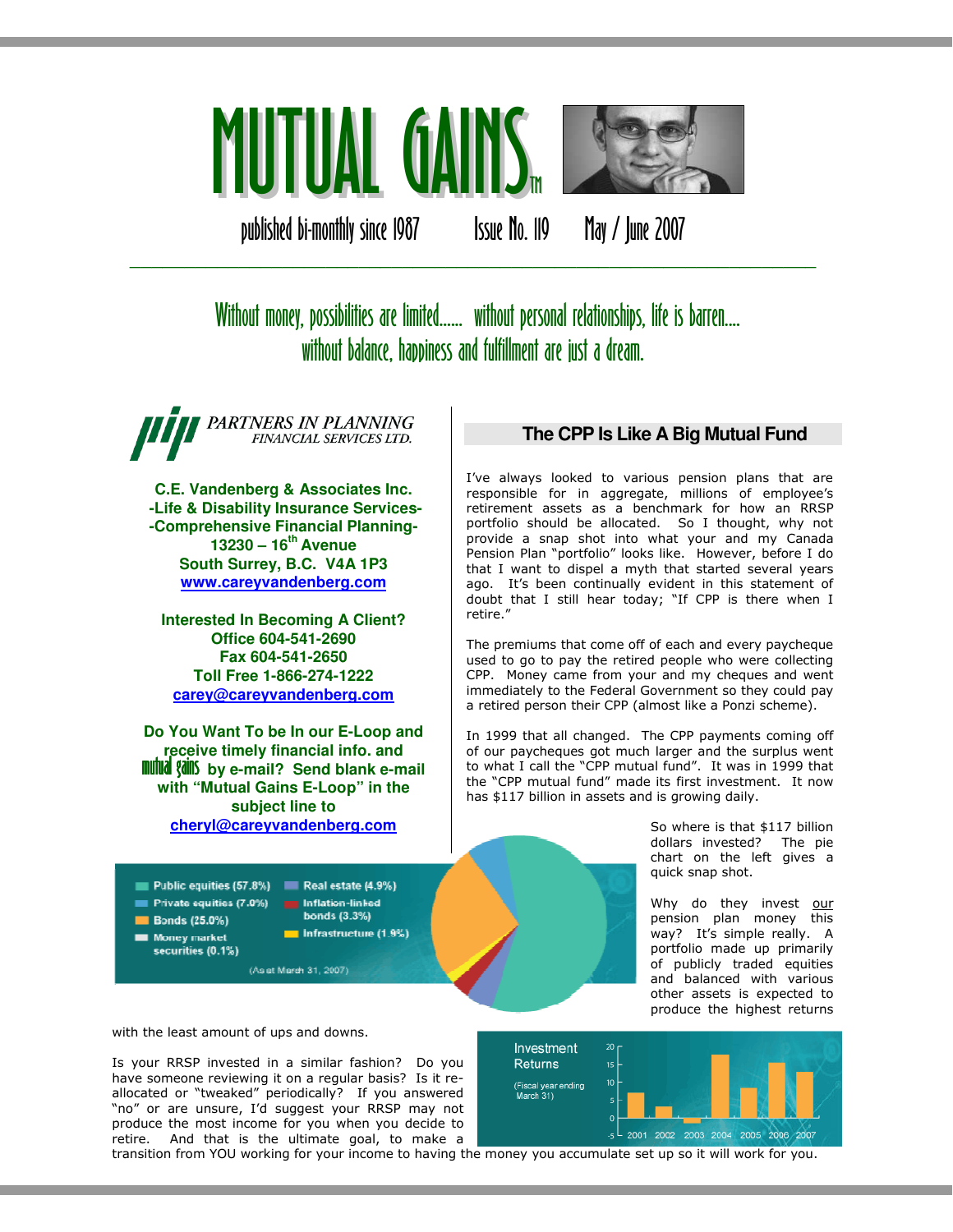#### How Upward Are These Interest Rate Pressures?

Over the past several months interest rates have been stealthily pressing higher. If you have recently refinanced or renewed a mortgage you are probably well aware of that fact. However, the question you may be asking is, "should I be worried"?

First, interest rate increases are of concern not just for anyone with mortgage or other debts outstanding. Interest rate increases are a sign that inflation is potentially on the rise and our economy could be speeding up too much for its own good. That isn't good for anyone. The dichotomy is that in Western Canada the economic good times are rolling however they just aren't feeling the same pleasure east of Manitoba. That very fact is the dichotomy that could be the interest rate rise limiter.

Raising interest rates is a tool used to cool an economy and thus slow the rise of inflation. The bi-product of that on a financial healthy country like Canada is that the currency generally rises as well, and a rising Canadian dollar is hard on Canadian manufacturers, tourism, resource companies and ultimately to their employees should it continue to rise. It's this bi-product, the Canadian dollar's meteoric rise over the past couple of years and a more recent 10% rise against the U.S. dollar in the past couple of months is the thing the eastern half of Canada definitely doesn't want.

The rising Canadian dollar will potentially limit the rise of interest rates hear in Canada. So, if you are concerned about rising interest rates pay some attention to what the Canadian dollar is doing. Use that as your barometer.

#### It Pays To Be A Canadian Tourist

When our own currency increases in value against other currencies around the world, we who live and work in our country have a tendency to travel more frequently to other jurisdictions. We can buy so much more outside our borders than we ever could before. "Look how much our dollar buys!" Hotel rooms, meals, car rentals and a Latte are all cheaper.

Compare our habits as tourists, and our propensity to travel abroad when our currency is up to our actions as investors. Our tendency as investors with a stronger currency is to buy more Canadian assets because they seem to have done so much better than our foreign holdings. The reality is it's the currency that has created the majority of the gains.

I'd suggest that our investing would be much more successful if we viewed and acted on the stronger Canadian currency in the same light as the tourist. Tourists are happy because they get more foreign currency (in this case, U.S. dollars) for each Canadian dollar they spend. As long as we are making investments outside of Canada, the same applies to us as investors: we are getting more investment purchasing power for our Canadian dollar.

None of this is to deny that while the Canadian dollar is rising it adversely affects the dollar value on our foreign investments - again, while the Canadian dollar is rising. But it is important to remember that the key to investing outside of Canada is to think about the whole picture — the potential returns and diversification within your portfolio. Cycles end, and nobody really knows when the Canadian dollar's cycle of rising will end ( it's now at it's highest level in 30 years). When the tide changes which it will, you could be on a long road of making money on your investment tourist dollars.

#### Mental Accounting – When A \$100 Isn't Really \$100

You are headed to a concert. You are walking up to the door of the venue and at the same time reaching into your pocket to pull out your tickets. No tickets. "\*!#@%? I forgot them at home". Do you still want to see the show? You will have to pay another \$100 for new ones. If you are like most people, you would probably think twice but you would most likely bite the bullet and lay out some more cash.

Here's a slightly different scenario. You are going to a concert. As you stand in line at the box office to buy your ticket, you discover that you have lost the \$100 you were going to use to buy the tickets. You're not feeling very happy about this of course, but would it affect your decision to buy the tickets? Again, if you are like most people, you feel pain in losing the \$100, but it probably won't affect your decision to buy the ticket.

A psychological experiment found that only 46% of those who lost a ticket were willing to buy replacement tickets, whereas a surprising 88% of those who lost an equal amount of cash were willing to buy tickets. Since the lost tickets and the lost cash had the same value, their loss should have been experienced in the same way. Why then are nearly twice as many people willing to ignore the lost cash but not the lost tickets?

It's called mental accounting, and the household version of true accounting, the accounting that financial professionals use. It affects how we spend money and how we save. When we feel a little richer our spending tends to increase as well. This phenomenon is particularly noticeable in the U.S. where people are using the equity in their homes to buy a new car and the boat or Harley they always wanted.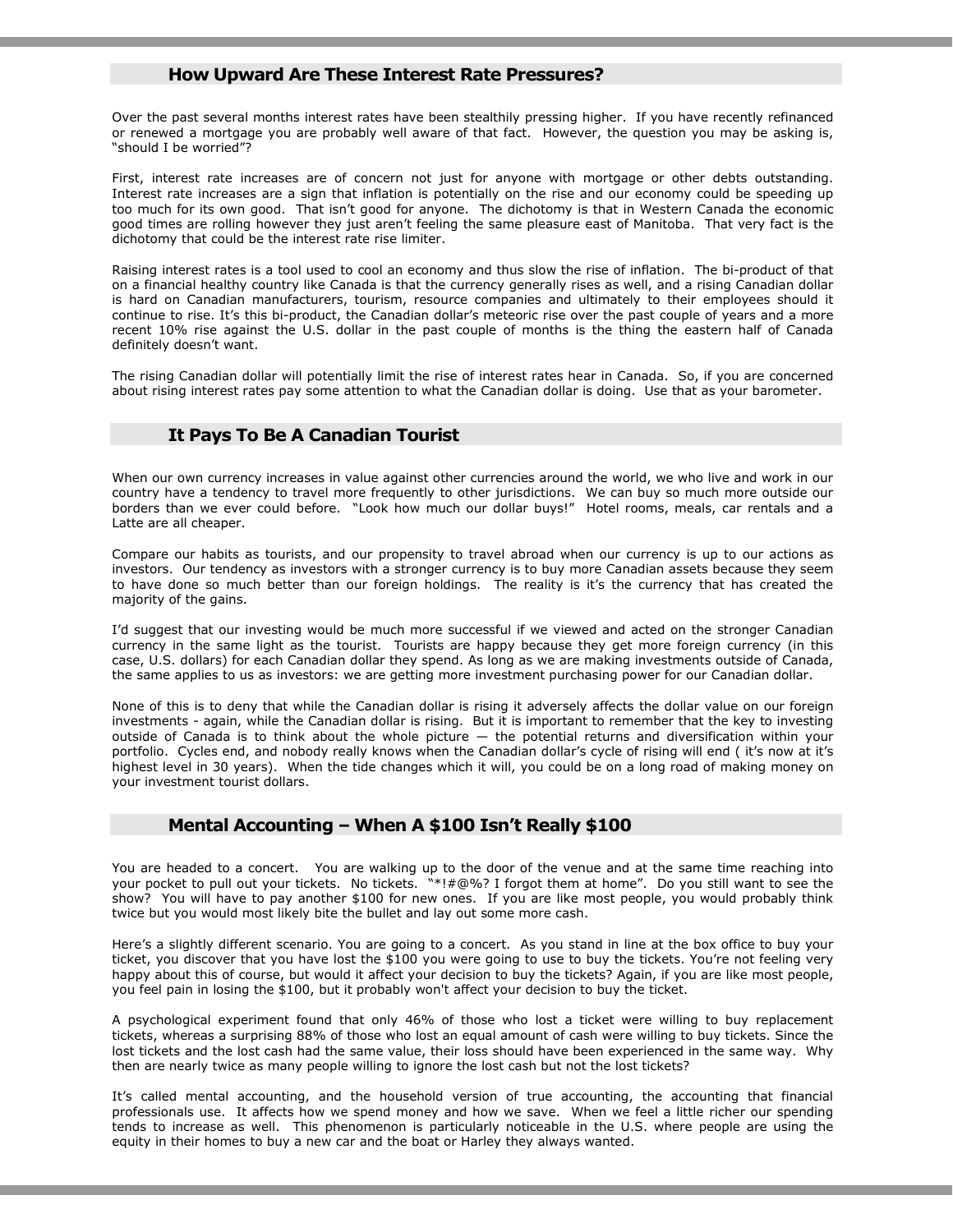Mental accounting alters the way we manipulate our deficit and surpluses by robbing Peter to pay Paul. At the end of the year it may not feel comfortable spending money on a cool new Blackberry because the "new toys" budget is blown but since the monthly RRSP contributions or life insurance (which is still technically needed) was cancelled, there seems to be some wiggle room.

A very common mental accounting situation, one you may have faced recently is if you got a tax refund. We love looking forward to our tax refund. It's like free money. Not really because it simply our own money being returned to us with no interest.

The way we handle tax refunds is often like how we deal with "free" money we may have been given to gamble on. If we are given \$100 we may gamble or spend it frivolously however when the \$100 is close to gone we stop. Mental accounting has us believe that the \$100 isn't ours and never was. In reality though it is in our hands for us to decide what is done with it. That money is yours just like any other money that comes into your hands.

#### For B.C. Home Owners Over 55 Years of Age Only

The following idea relates to the power of deferring taxes, the most widely used tax concept suggested by Financial Planners and Accountants alike. The most common form of this is building up an RRSP portfolio and not paying tax on it until you start withdrawing several years down the road. Another is sheltering investment income growth within an exempt life insurance policy (most commonly, Universal Life). There are several others but these are the largest and most powerful.

Another tax deferral idea, one that I would classify as a "small advantage" is one that any home owner in B.C. who is at least 55 years old can use. If that is you, you can, if you so choose, defer paying the property taxes on your principal residence until you sell your home. This can make a lot of sense provided you are disciplined enough to take that money and put it in an investment specifically for paying all of the property tax owing when you sell your home. Discipline is the key on this one. If you don't think you have that attribute I'd suggest not reading any further. Continue to do things as you always have. All others 55 and over read on.

Let's assume you pay \$3,000 in property tax per year. Instead of sending your city your property tax cheque, apply for the "Deferment of Property Taxes" and put that money in a capital gains oriented investment. If you did that every year for 10 years your investment account (assuming an 8% / year return) would be worth \$53,413.

Jump ahead 10 years, the day you decide to sell your home. You've deferred your property taxes for 10 years so now you have to pay up. The government is going to charge you an interest rate of 2% per year below prime. Assuming that prime hasn't changed you would be paying 4% per year. Your bill based on that is \$41,900.

Sell your investment account (or just have the money come off the house sale proceeds) and you are ahead by well over \$11,000. That's over \$1,000 / year and the longer you plan to stay in your current house the better it gets.

Yes, the government charges interest on your tax deferral balance. They will also charge you a one time fee of \$60 to set this up along with an annual fee of \$10. Despite all of that, if you can earn slightly more than 4% per year after income taxes, you are making money to defer your property taxes. That is ultimately what deferring taxes is all about, using the government's money to make money.

This is just another example of a "small advantage". Using "several small advantages can add up to making a big difference". As usual, if you have any questions about this idea and want the application form e-mailed to you and / or want info. on how you should invest this money for your particular situation please call or send me an email (604 541 2690 or carey@careyvandenberg.com). If you want to implement this idea for this year's property taxes YOU MUST ACT NOW.

The preceding idea was brought to my attention by a client, so you can thank "Gail" for that one.

Should you hear about a financial planning idea or a "small advantage" that seems new to you I WANT TO HEAR ABOUT IT. I don't care how insignificant the idea is. It just needs to be a "small advantage". In a combined effort you could be helping hundreds of people. "Small Advantages Make a Big Difference".

#### HHHhhhhmmmmm………

A 67 year old Mexican Engineer turned telecom mogul has unseated Warren Buffett as the  $2^{nd}$  richest man in the world and is nipping at the heals of Bill Gates for the World's Richest Man title. (Forbes, April 2007)

Corporations in North America have more cash, and less debt, than they've had in over 20 years. (Globe & Mail, May 2007)

The 2007 Civic has the same basic headroom and legroom as a 1990, traditionally larger, Honda Accord. (AutoObserver.com)

More than 30 per cent of Canada's workers are unionized, a much higher percentage than in the United States and many European countries. (Globe & Mail, June 2007)